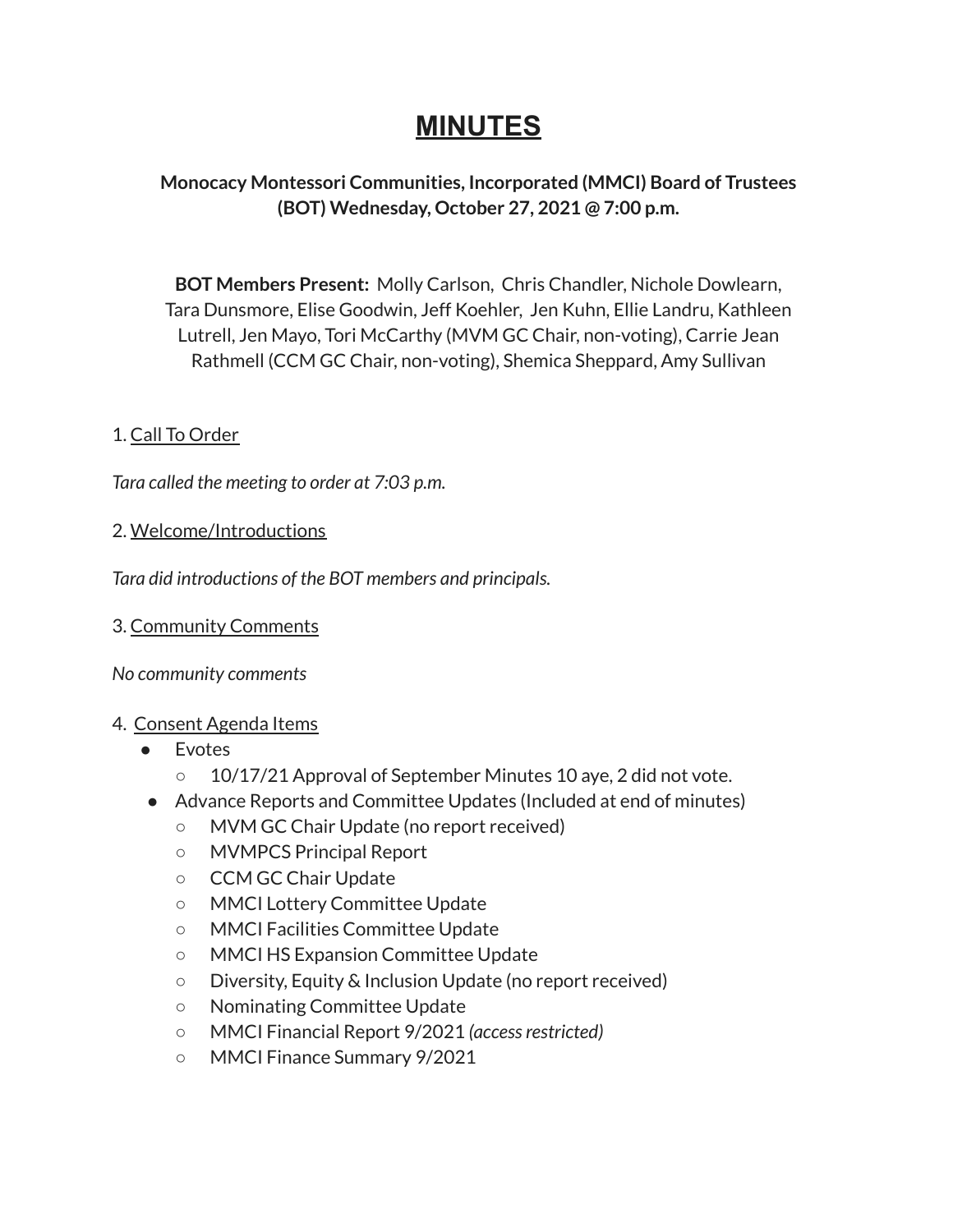#### 5. BOT Member Reports

MMCI President Report *Tara Dunsmore No updates. We are getting close to the deadline for nominations and we are low. Both schools are low on applications and there are a lot of opportunitiesto get involved so please check those out.*

MVM VP Report *Ellie Landru Two weeks ago there wasrepair required on the cooling tower. A mold remediation company addressed moisture issuesin lower el. Heat is working. A parent reinstalled a drinking fountain in middle school and fixed a sink in primary.*

CCM VP Report *Christopher Chandler No updates.*

BOT Treasurer Report *Jeff Koehler Jeff isstill working to resolve the MMCI credit card issue*

5. Updates .

MVM Principal update *Amy Dorman*

*Advance Reportsubmitted, included at the end of the minutes.*

*Tara thanked Brooke DeSantisfor all their organization is doing for the community.*

CCM Principal update *Marilyn Horan*

*Many of the same updates as MVM. There are fewerstudentsin intervention. There is one middle schoolstudent in afterschool intervention. They will be doing the tutoring program. A field trip wasrescheduled due to weather. Preliminary testing results have returned and middle schoolscored well in math and language arts. Marilyn asked for NWEA testing however the actual program has not yet been approved. Parent volunteers have started to come in to help with the lunch line.*

Committee Updates

*Reviewed Nominating (Jen Kuhn), Facility (Molly Carlson), HS Expansion (Tara Dunsmore) Advance Reports, all included at the end of minutes.*

# 6. Old Business: Action Items/Follow-up **7:44-8:00 p.m.**

- *● Action Item: Lottery Waiver Requests(Tara Dunsmore)*
	- *Lottery Priority for MVM and CCM alumni who are rising 10th gradersto be*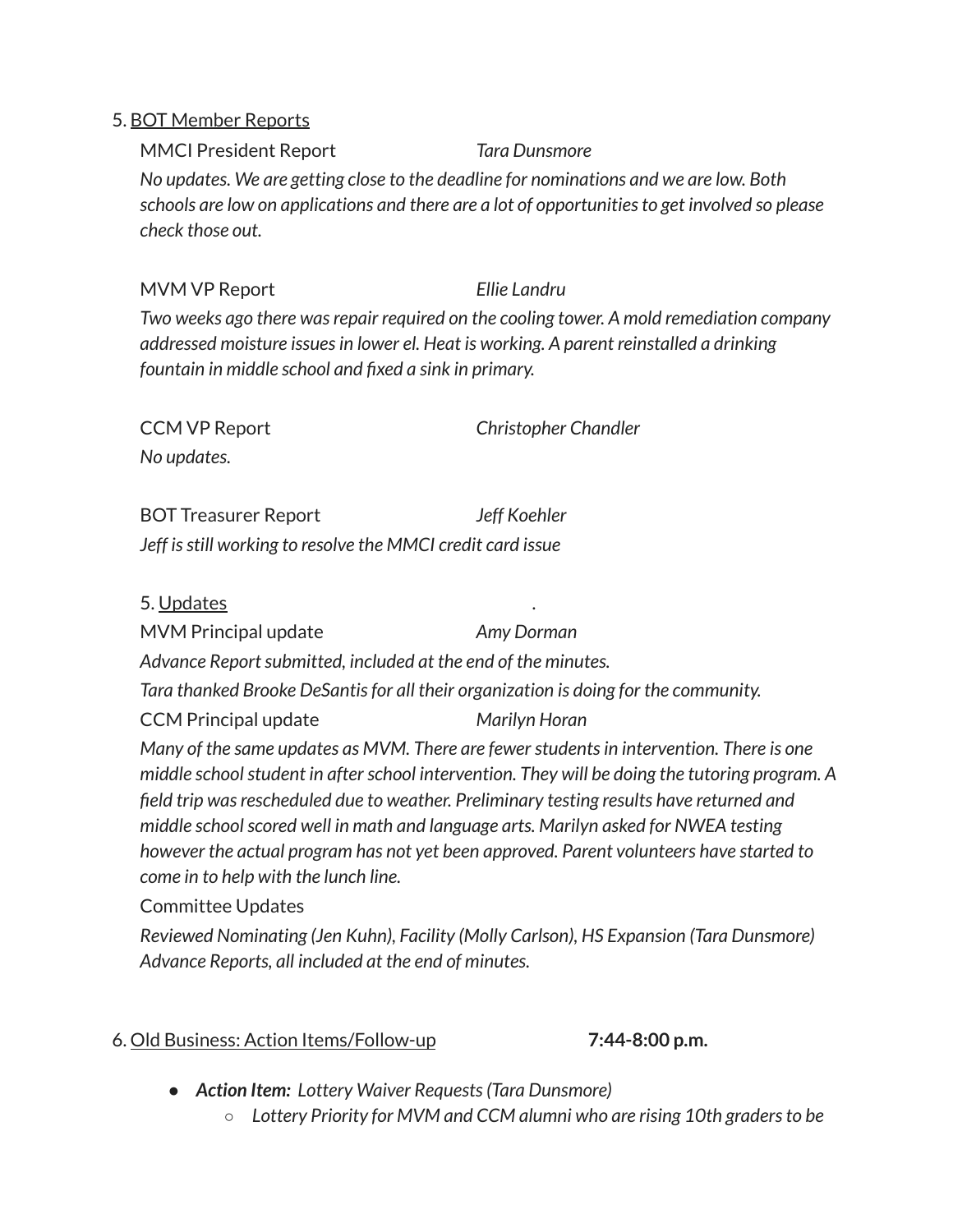*granted priority for the first year of the High School Lottery (This will addressthe question of equity forstudents who completed 8th grade at eitherschool but no longer has a sibling enrolled and therefore not eligible forsibling priority.)*

○ *Lottery Priority for the 2022-23 school year for any family from MVM or CCM who unenrolled or declined a placement thisschool year in order to enroll in the virtualschool option provided by FCPS (with verified proof of virtualschool enrollment)*

*Tara shared that the outcome of last month's discussion wasthat the BOT was willing to support the requests however it required somebody to step up and so far nobody has volunteered to write the requests. If there is anybody that feels passionate that they want to work on thisthey need to reach out.*

*● Action Item: Lottery Procedures- rules, waitlist procedures, and state legalities. (Carrie Jean Rathmell/Tori McCarthy)*

*Tara discussed that last month it was discussed that each school handlestheir waitlist slightly differently. Carrie Jean shared that CCM discussed at their GC meeting and voted to confirm that they will use the following procedure: instead of filling spots at a strict* grade level, CCM will fill with a priority, so if there is not a 3rd grade priority but there is a *2nd or 1st grade student in that classroom with a priority it will be offered to the sibling to prioritize getting all children in a family to have an opportunity to attend a school together. They still maintain classroom numbers and the overallschool limits, but they do* not have a strict rule that if a third grader leaves it will be filled with a third grader. It was *acknowledged that there is a potential that when a class moves up this can cause a larger class however in the history of using this method it has never been a problem because there is enough natural turnover to balance this method.*

*Both GC Chairs need to submit their updated language for the lottery policy before the December meeting so that the BOT can vote before the lottery season.*

*Ms Dorman shared that there has been some turnover and it will be helpful for the MVM GC to review the policy. The MVM GC will discuss at their meeting next week and work with Ms. Dorman how they will move forward and determine their recommendation.*

*● Action Item: Annual Fundraising Calendars and plans(Carrie Jean Rathmell/Tori McCarthy)*

*Tara asked both schoolsto make sure they are thinking about and talking about this and to let Tara know if they need support.*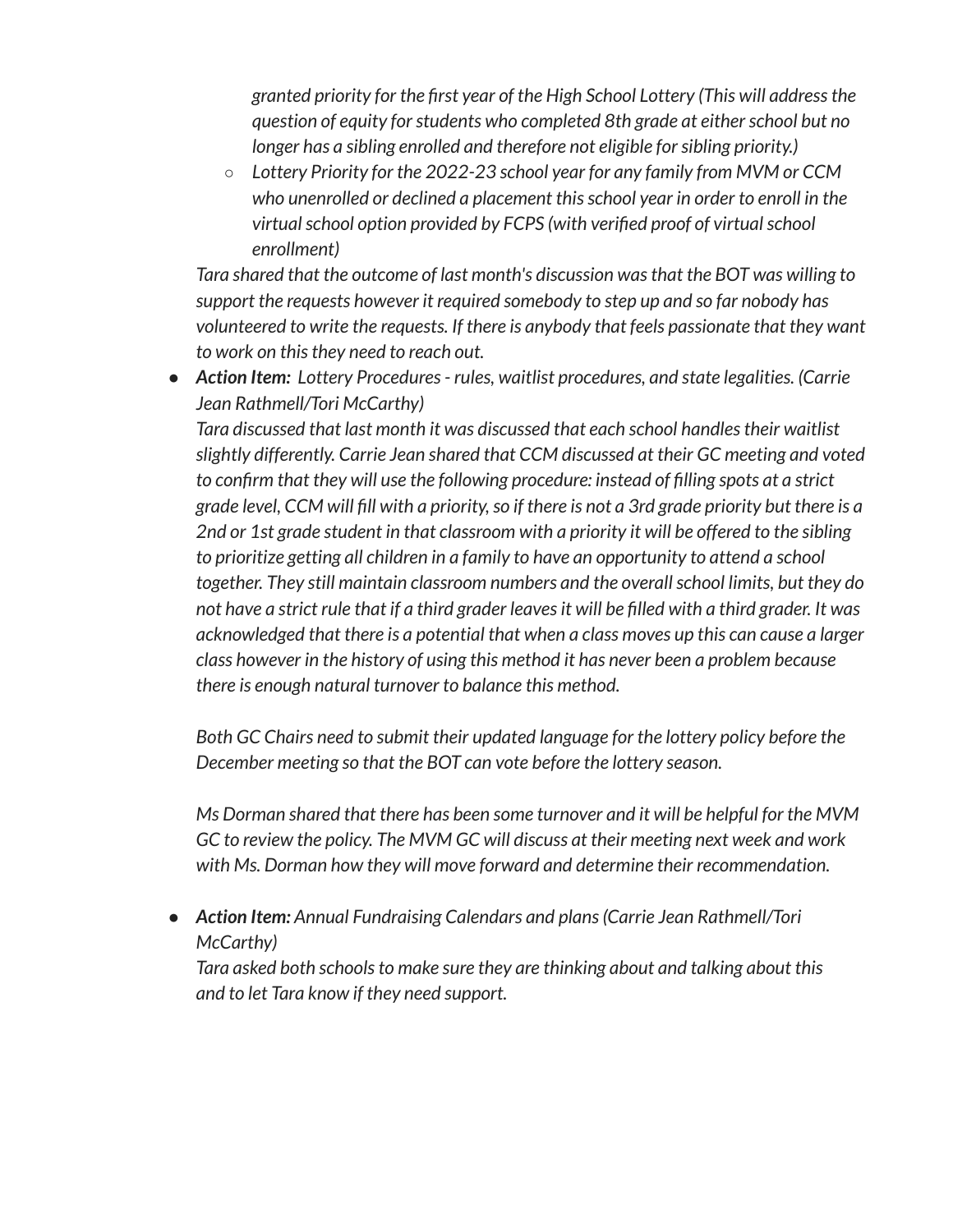#### 7. New Business: Discussion and votes

*● Discussion: Funding for facilities up front expenses(down payment, feasibility studies, etc.) (Tara Dunsmore)*

*The BOT needsto begin reviewing up front expensesfor facilities and specifically what expenses will come from each school and MMCI.*

- *● Discussion: Facilitiesfunding and options(Tara Dunsmore)*
	- *○ Charter School Capital Presentation at 8:30 p.m.*
	- *○ Kathleen and Tara met with Charter School Capital and they do funding in different waysthan MMCI has considered. MMCI hasstarted thinking outside the box. Charter School Capital purchasesthe building and leases back to MMCI.*
- *● Discussion/Vote: MMCI meetings moving forward - virtual, in person, combination (Tara Dunsmore)*

*After discussion, Tara made a motion that MMCI meetings moving forward will remain virtual until the point that FCPS liftsthe indoor mask mandate at which point we can reevaluate. Ellie seconded the motion. 12 aye.*

- *● Discussion: MMCI File Storage and Public Access(Tara Dunsmore) Removed from agenda to handle another time.*
- *● Discussion: MMCIstaffing needs(Tara Dunsmore) Carrie Jean shared her concerns about volunteers and resources on the GC and BOT especially in higher leadership roles.*

#### *Presentation: Charter School Capital*

*Arlacia Leite discussed how Charter School Capital helpssustain charterschools around the country. Over 800 schools and 1.5 million students have been helped. They offerseveral financing optionsfor charterschools based on the challengesthey have. They are charter friendly and the goal isfor the school to remain in the community. Charter School Capital will look at MMCI's financials and make a recommendation* for *what* services they are able to provide.

*Tara shared that thisis one of our options and we have previously considered JLL and she will be looking into local optionsin addition. Kathleen shared that Building Hope has a different offering. They are a real estate development company. They do not do direct finance, they will work with PNC bank or other financing sources. Charter School Capital'sleasing program eliminatesthe need to secure outside financing. Tara shared that as we have gone along in this project we have learned more about our needs and our biggest needs are more of financing and less what Building Hope is offering.*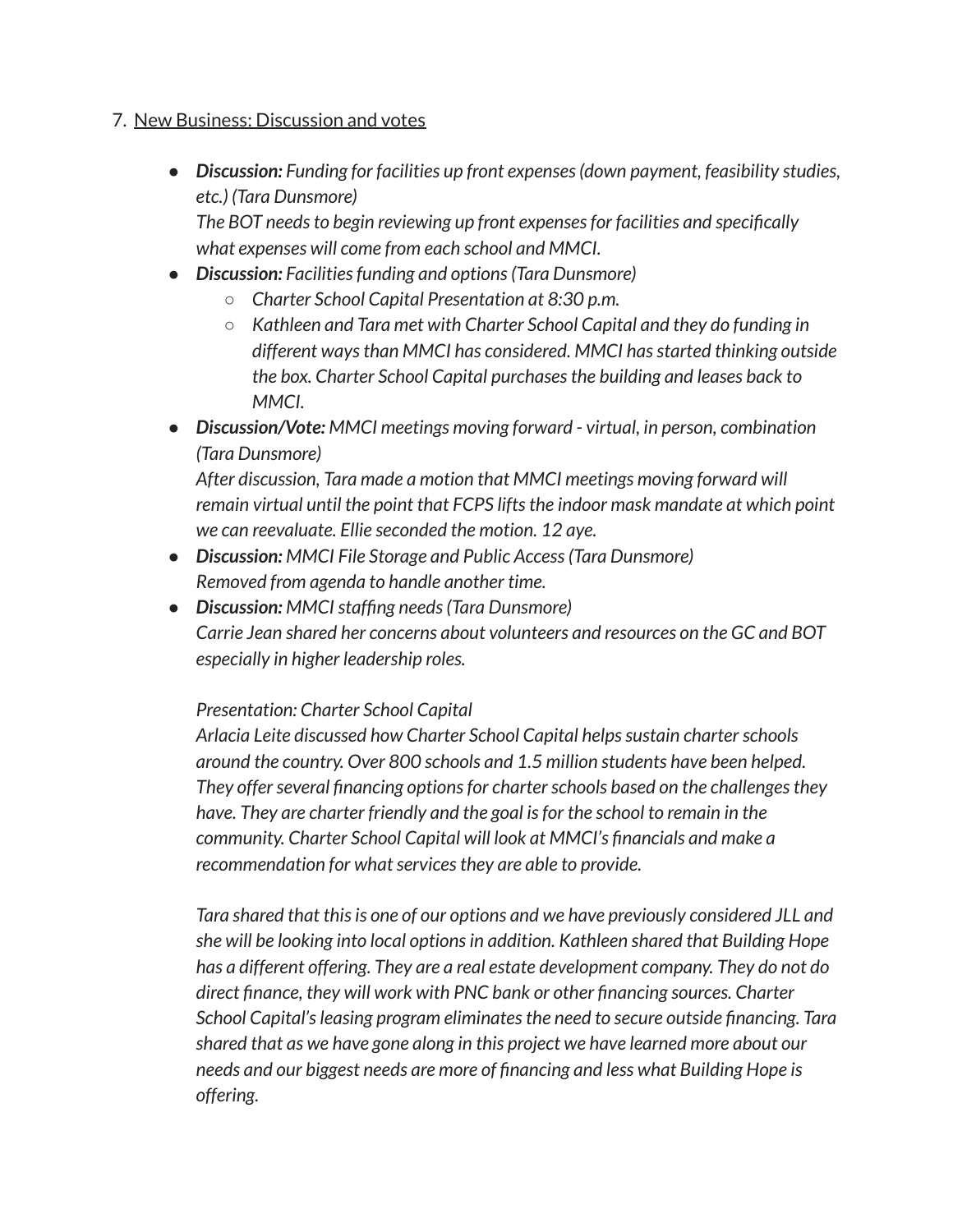*● Discussion/Vote: Financial Policies: [Capitalization](https://drive.google.com/file/d/1BrAJGuVNMdroJENv7qajH8PDuHx5mhqQ/view?usp=sharing) Policy and [Dissolution](https://drive.google.com/file/d/1I_PPuGnVdgrKHM9KIgHkyQMQbPjeStmk/view?usp=sharing) Policy (Amy Sullivan)*

*These two policies are requirements by MSDE if we would get the grant. These grants are standard and not controversial and linked in the agenda so this vote will be moved to evote.*

*Returned to Carrie Jean discussing MMCI Staffing Needs: Tara shared that those leading are also involved in many other capacities and there is not as much of a base and thisis notsustainable. The BOT discussed the needs and concerns of bringing in an MMCI employee to help with leadership roles.*

# Closed Session

# **Tara made the motion to close the meeting for the following purposes.**

*Maryland Open Meetings Act reasonsfor closing the meeting:*

- *● To consult with staff, consultants, or other individuals abou pending or potential litigation.*
- *● To consider the acquisition of real property for a public purpose and matters directly related thereto.*

*Ellie seconded. All in favor.*

#### **Closed session start: 9:55, closed session stop:11:00 p.m.**

*Molly motioned to adjourn the meeting and Amy Sullivan seconded. Meeting adjourned at 11:01 p.m.*

#### Announcements:

1. Upcoming MMCI Business Meetings (usually held at 7PM the FINAL Wednesday of each month): *meetings will be virtual until further notice*

- November 17 Annual Meeting
- December 15
- January 26, 2022

# **Advance Reports**

- MVMPCS Principal Report
- CCM GC Chair Update
- MMCI Lottery Committee Update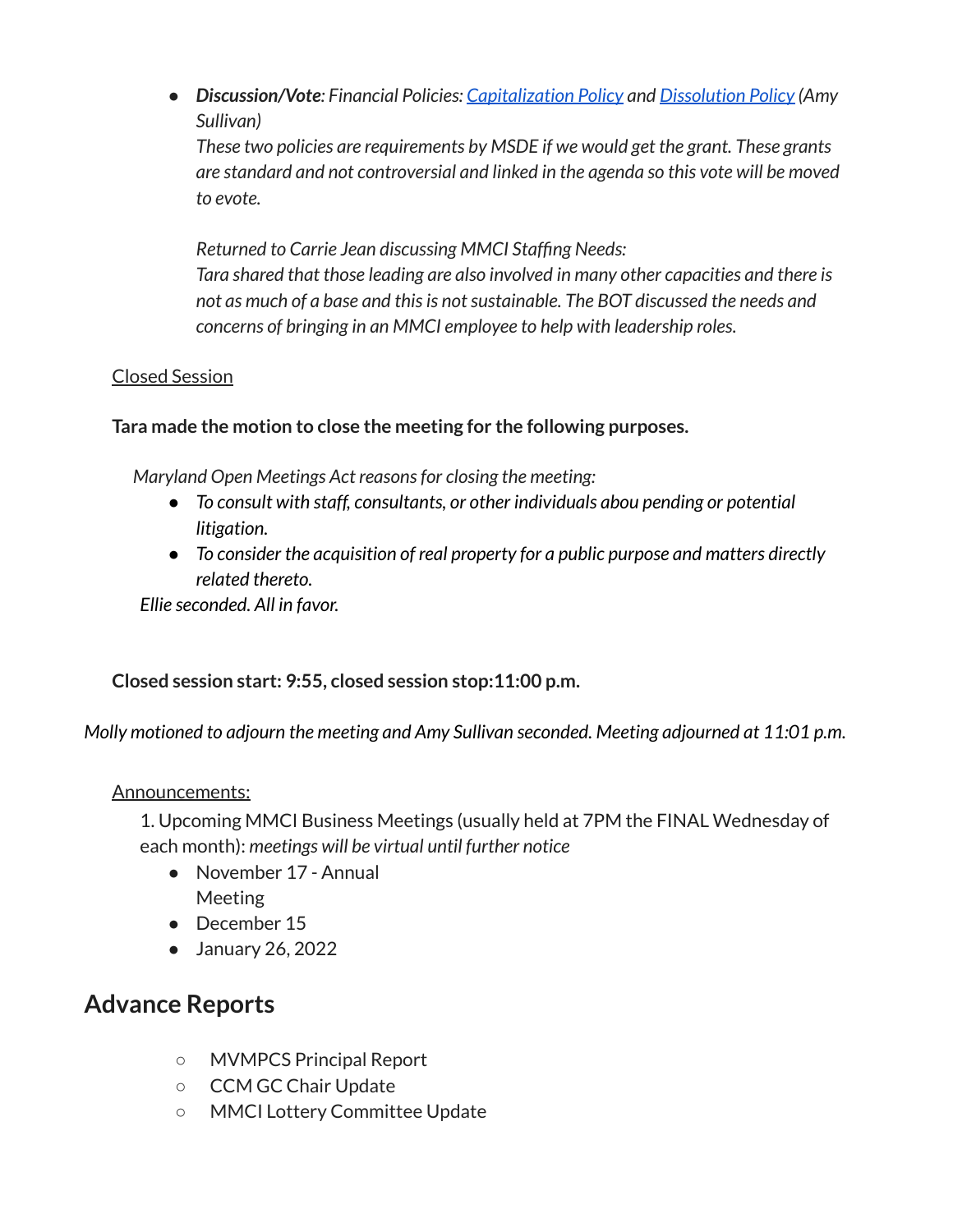- MMCI Facilities Committee Update
- MMCI HS Expansion Committee Update
- Nominating Committee Update
- MMCI Financial Report 9/2021
- MMCI Finance Summary 9/2021

# **MVMPCS Principal Report**

Submitted by Amy Dorman.

1. Tutoring is in full swing and currently serving 42 students (14%). They participate through invitation.

○ Meerkat Camp started October 16th with 21 students (7 primary and 14 lower elementary). They meet for 3 hours on Saturday. Three staff members run this program. ○ Power Hour started October 18th and meets after school on Mondays, Tuesdays, and Wednesdays. There are 16 upper elementary and 6 middle school students participating with three staff members.

- $\circ$  45 Virtual Tutoring licenses will be purchased and will be available to 6th, 7th, & 8th grade students beyond those coming for in-person tutoring.
- 2. Parent conference attendance was very high with near 100% participation. Families opted for virtual and in-person at approximately 60-to-40% ratio.
- 3. Full staffing remains elusive. We have had candidates not show up for scheduled interviews; we have had candidates turn down offers after HR has reached out to them; we have had candidates accept positions and leave after a month on the job. We currently have 3 full-time and one part-time positions unfilled.
- 4. Dr. Lippy shared with us this morning that FCPS will be hosting vaccination clinics at area schools, including charters. They will reach out to us with the scheduling information.
- 5. On October 14th we hosted a flu and COVID boosters vaccination clinic through the Love for Lochlin Foundation. It was so well attended by staff and families that they ran out of vaccines. Food and school supplies were also distributed, and a snowball truck was on campus.
- 6. Several staff members are looking forward to some down time and fun this Friday when we go try

#### **CCM GC Chair Update**

Submitted by Carrie Jean Rathmell

● Annual Fund Campaign at CCM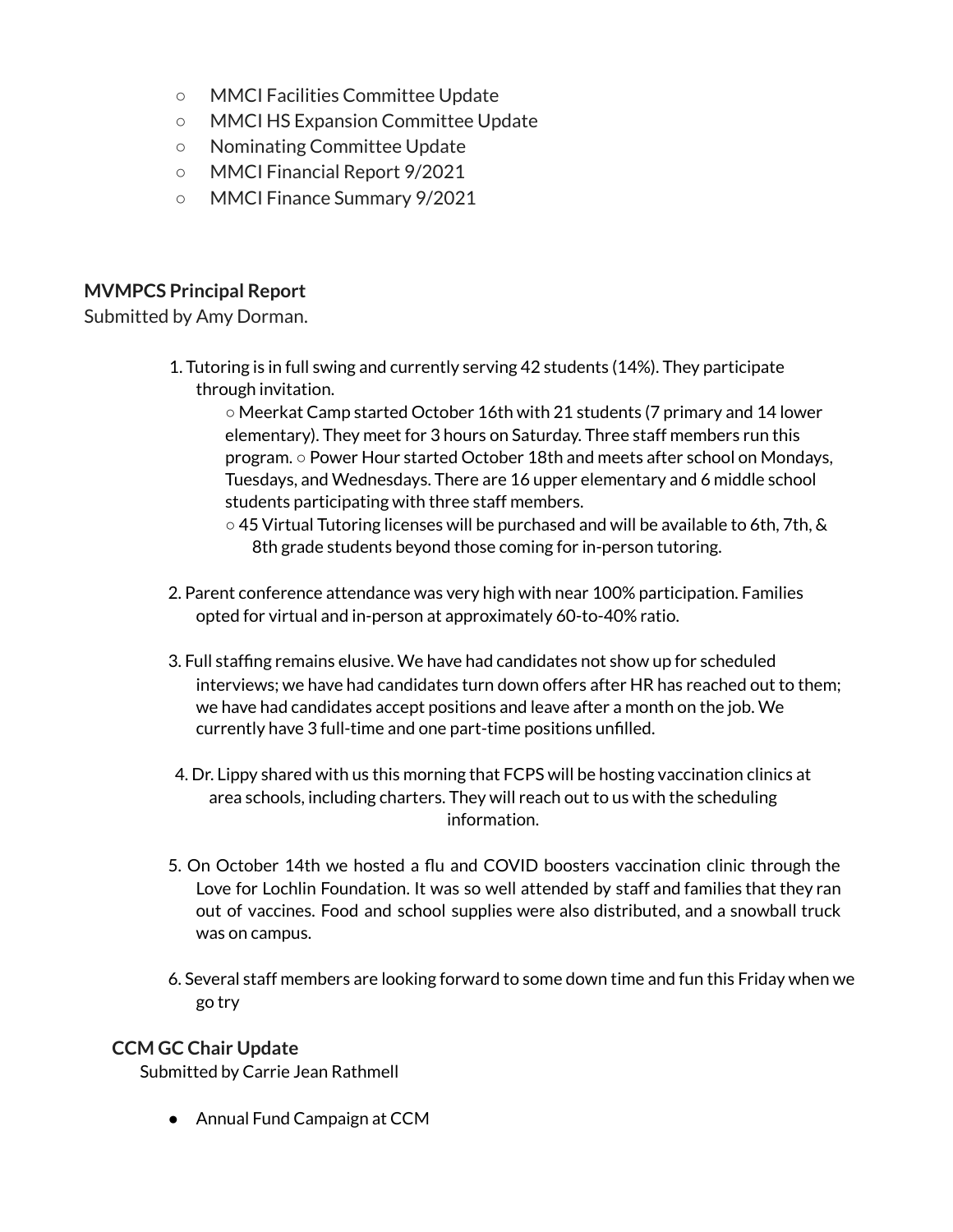- Discussion occurred at the September GC meeting and continued at the October meeting and will continue again on the agenda for next week's November meeting. This is still a work in progress and has not reached completion. Letters for the campaign have been drafted for both the CCM community and for sharing with businesses. Letters need approval of GC before moving forward. Gathered rates of local private Montessori education. \$300 ask is the amount of one week's worth of primary at a local private Montessori school.
- $\circ$  Tara brought to our attention that the donation links on the CCM website are not all active links and also are dated with coming soon information dated 2018. Updates will be made in coordination with the annual giving campaign.
- Lottery Discussion at CCM GC
	- o In discussion at the October GC meeting following up on the September BOT meeting, the CCM's GC confirmed that they support the current process at CCM of offering open seats by classroom level to provide students with sibling/staff priority at a different grade level in the same classroom a chance to attend before students from the general population waitlist in the same grade level or the declining student.
- Last one-year lease extension option under current lease at Corporate Ct for CCM for 2022-2023 school year
	- For Context: the GC & BOT voted last year to exercise the 2nd of 3 options to extend the lease for one year for the current 2021-2022 school year. Information about that vote can be found in the GC minutes from the [February](https://docs.google.com/document/d/1JDR-z_KnhnT7tMNLHJlFDx2zZR7et1SsshnwdN9PZ58/edit#) 2021 meeting [linked](https://docs.google.com/document/d/1JDR-z_KnhnT7tMNLHJlFDx2zZR7et1SsshnwdN9PZ58/edit#) here. These minutes also include a link to a copy of CCM's [current](https://drive.google.com/file/d/1OKbIiR-RyXVFGBECcoVqHuUk3NiR1gbN/view?usp=sharing) lease in the facilities report. A [recording](https://drive.google.com/file/d/1Dg5Nm-DPKTKSMv-dXfBgu0lOKGtAXoM-/view?usp=sharing) of this GC meeting is available here.
	- Also for context: the 2022-2023 school year is the last year CCM can exercise the option of extending the lease for one-year. If CCM wishes to remain at the Corporate Ct location after the 2022-2023 school year, we will need to negotiate a new lease agreement.
	- Discussion will begin on this decision at the November 3 GC meeting
- Applying to publish Maryland EXCELS rating
	- Molly Carlson is managing the Maryland Excels accreditation. She is reporting on the status and upcoming request to publish deadline at the November 3 GC meeting.
		- In short, we believe we are on target to maintain step 5 when the COVID protection period ends do to Molly's efforts to continue the accreditation process.
- Nominations Status for CCM
	- Sherry Quinones and Carrie Jean Rathmell have been recruiting for elected positions on the GC and BOT drawing heavily from recommendations from Principal Horan. Sherry has had success with informal gatherings at Ballenger Creek Park and Carrie Jean has had success with posting ParentSquare signup opportunities to chat through Google Meet.
	- Believe we have:
		- at least 4 candidates (awaiting some paperwork) for the 4 open parent representative positions on the CCM GC (although the openings are for 3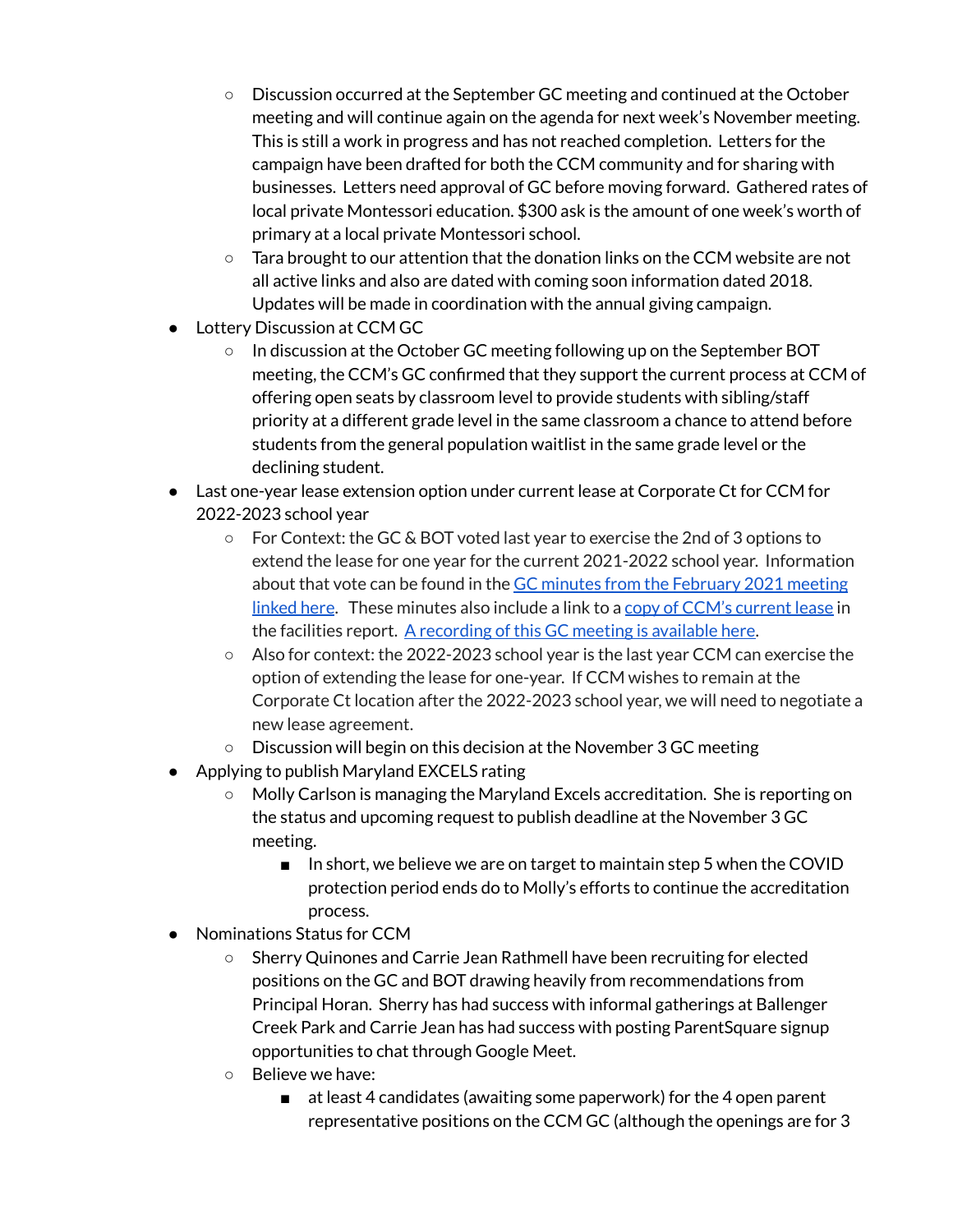regular parent reps and 1 GC chair parent rep and all of the candidates have expressed interest in serving as a regular parent rep).

- at least 2 candidates for the 2 open CCM parent trustee positions on the BOT.
- We DO NOT have candidates for either leadership position: the CCM GC Chair or the CCM BOT VP (except for individuals who have agreed to cover the VP position in a pinch but anticipate not being able to cover for the full term because their children will age out or they anticipate applying for staff positions at CCM).
- I (Carrie Jean) continue to be concerned about the sustainability of the volunteer leadership model for our organizations. My concern particularly surrounds what I see as the growing number of volunteer leadership positions that both require a part-time job level of commitment and workload and previous experience (though not required) in a volunteer leadership role with CCM/MVM or MMCI. For CCM, we have exhausted our reserves and we don't have someone to step into either the GC Chair or CCM BOT VP role for the upcoming terms. I think the time has come to hire an MMCI staff person to cover the roles listed below. This would allow volunteer leadership and other positions on the BOT and GCs to focus their time on decision making rather than also being the worker bees doing the prep work to gather and prepare information needed to make decisions. I am also acutely aware that budgets are tight and asking for a new position when budgets are tight is a hard ask. This year CCM will be carefully reviewing the PPA budget and has hard decisions on the horizon regarding facilities and staffing levels as the only line items where changes can significantly impact the budget. To estimate salary and benefits at a professional level using FCPS projected teacher salaries for 2021-2022 school year, total compensation would range from \$70,000-\$110,000. This would be \$35,000-\$55,000 per school annually. This is 1.19%-1.87% of the school's PPA for 2021-2022.
- Renewed Call for MMCI Paid Staff Position
	- Technical writing
		- Annual report/charter renewal documents & presentation slides for both MVM & CCM
		- Accreditation including but not limited to Maryland EXCELS and AMS Pathways to Continuous School Improvement
	- Legal Contracts
		- Leases at current locations for both schools
		- Future leases, mortgages, Letters of Intent
		- Zoning (currently annual zoning exception for CCM at Corporate Ct Location)
		- Repair & Maintenance of facilities (landlord vs. MMCI responsibility)
		- Insurance coverage for CCM, MVM, and MMCI
		- Assessment Contracts which may include but is not limited to NWEA Maps, Avant Stamp (CCM Spanish), Scantron, DIBELS
		- Lottery Software & Policy
	- Facilities Projects
		- Liaison with professionals including builders, architects, real estate agents, project managers, lenders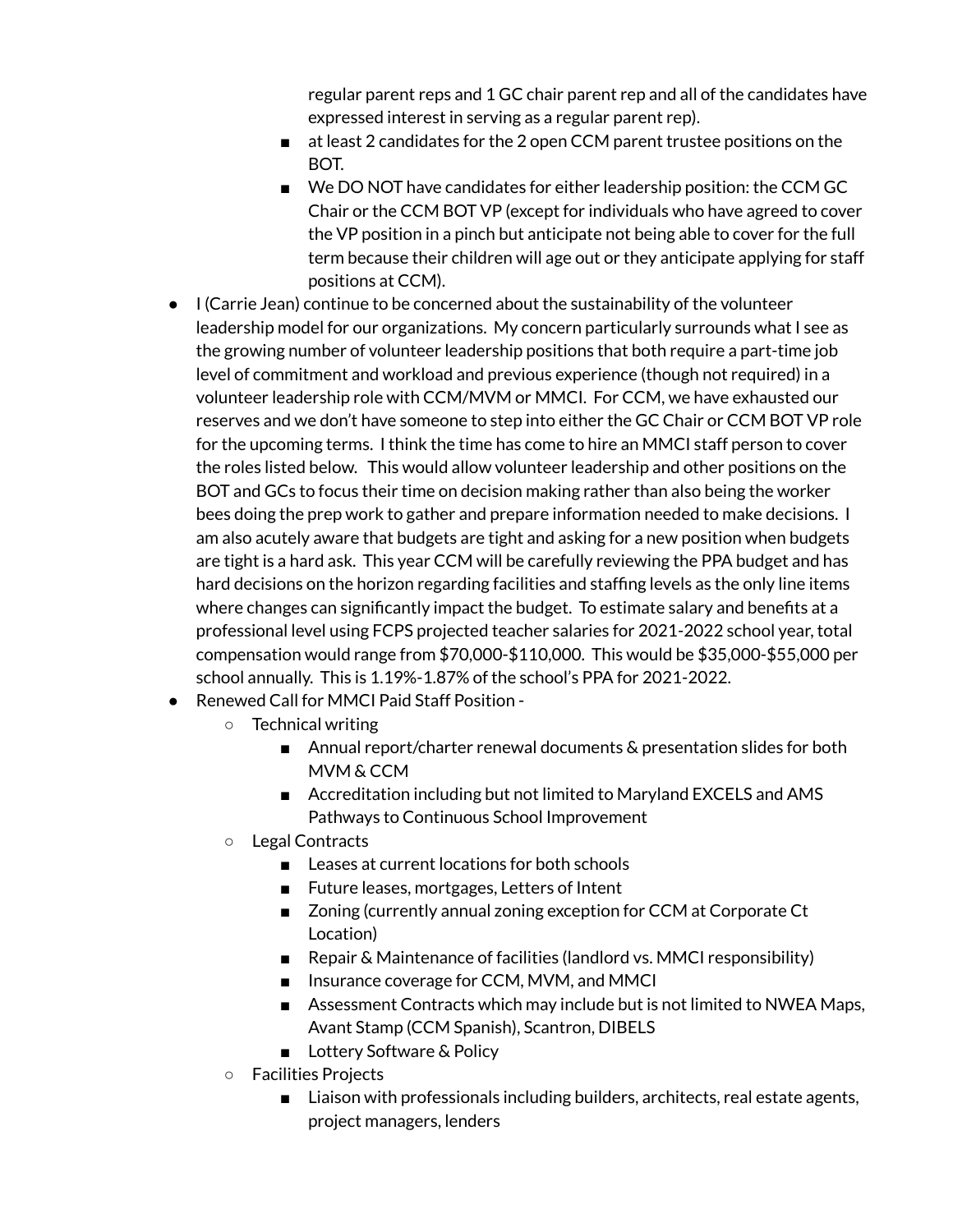- Future leases, mortgages, Letters of Intent
- Government Regulations
	- Lead Testing of Water
	- Grant Applications (ESSER, PreSchool, etc.)
	- Lottery & Enrollment Regulations
- Account Administrator for MMCI (including CCM & MVM) Google Accounts
	- Create, delete, and transfer ownership for accounts for CCM, MVM, & MMCI volunteers
	- Manage email distribution lists for CCM GC, MVM GC, MMCI BOT, & other Committees as applicable
- Facilities issues
	- This month, there have been issues with hot temperatures in classrooms. Repairs were completed by the landlord. Temperatures were good for several weeks and then issues returned last week. Marilyn can provide current update on status.
- Initial MCAP data
	- Initial MCAP data is in and has been shared by Marilyn with staff and CCM Leadership team. Generally speaking, the percentage of students meeting or exceeding expectations at CCM was below Maryland and FCPS in lower el, was above Maryland but below FCPS in upper el, and was higher for CCM than for Maryland or FCPS in middle school. More information will be shared in the coming months as past of the annual report process.
- Awaiting direction from Dr. Lippy on if vaccine or weekly testing requirements apply to any groups at CCM
	- Dan Lippy was unable to attend the CCM Leadership so we have not yet had opportunity to ask for clarification on the following information distributed to the community by FCPS.
	- Letter to the FCPS [Community](https://fcps.ezcommunicator.net/edu/frederick/preview_message.aspx?app=0&id=105963&type=notice&source=ViewNews#googtrans(en)) Regarding Health Protocols -
	- modify our procedures for identifying close contacts and quarantining students.
	- Starting the week of December 6, students taking part in athletics, performing arts and other extracurricular activities that have interscholastic competition must either show proof of vaccination against COVID-19 or participate in a weekly screening test program.
	- $\circ$  The activities that are immediately affected by this decision are winter athletics, extracurricular performing arts (drama productions, choral and music performing groups), Model UN, academic team and mock trial. FCPS will evaluate other extracurricular groups based on the ability to wear a facial covering while participating, engagement in interscholastic competition and whether the activity is conducted indoors or outdoors.
- CCM continues to work on completing final drafts of volunteer role job descriptions to share with the community.
- Annual Zoning Exception for CCM at Corporate Ct location is in progress. Emails have been submitted to the zoning board with no response. Next course of action as of the October 6 GC meeting was to follow up with phone calls.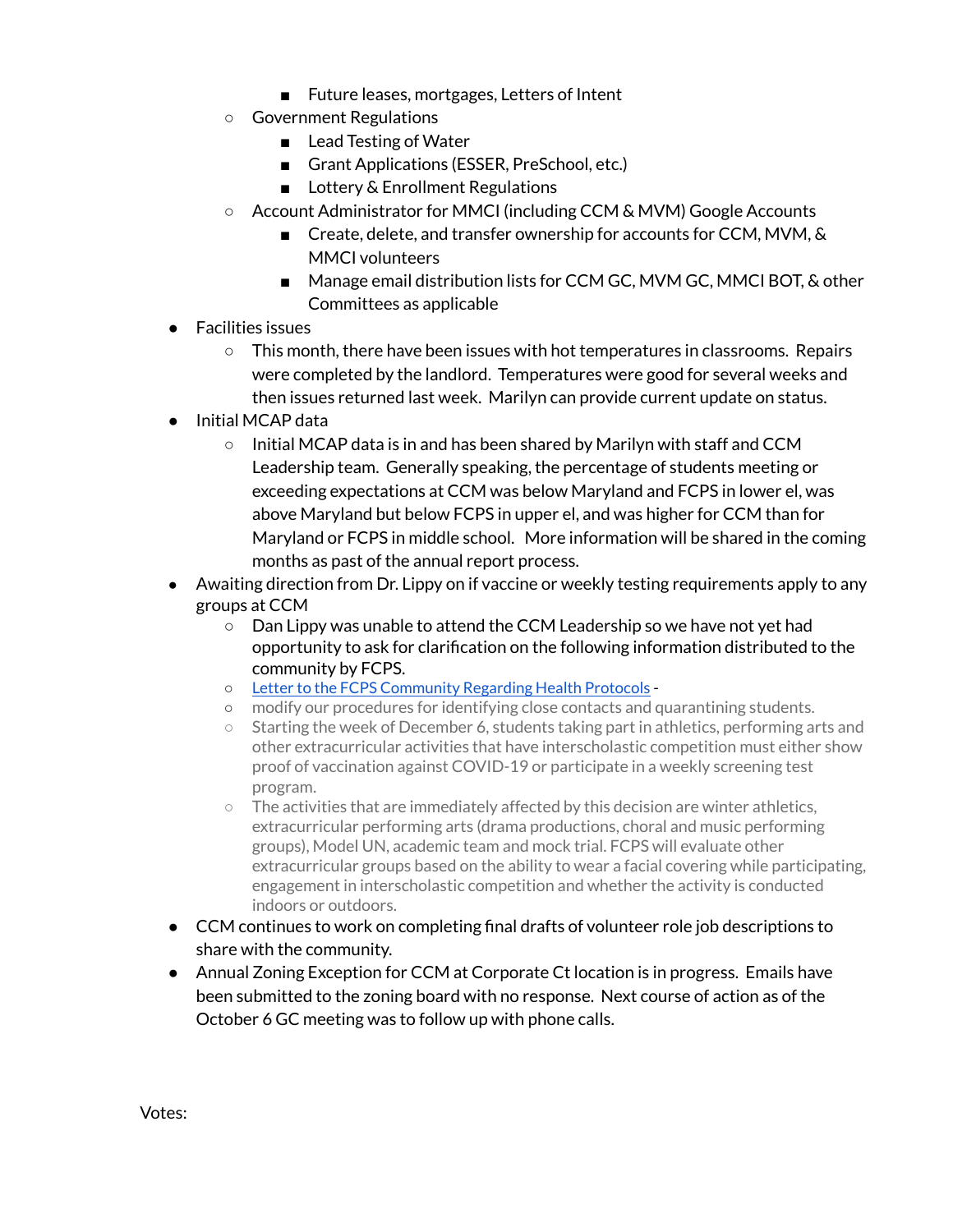- Approval of Funding for Staff Appreciation DInners During Conferences with donations collected from Parents in ParentSquare (revision in progress to approve additional funding).
- approve up to \$1200 for 6 Enterprise Edition Camera Licenses from the FCPS Avigilon price list from Technology Esser funds if available and if not from the technology class 04 account 73024 tech materials and supplies less than \$5000
- motions to submit to MMCI that the CCM GC consensus is to continue filling open spots with sibling and staff priority within the same cluster level and classroom.
- $\bullet$  motions to approve up to \$80 for mulch and up to \$100 for sand for the playground using money from the CCM MMCI Checking account with Travis Creamer signing out the debit card to make the purchase.

Upcoming Meeting Dates

- CCM GC Nov 3, 2021 7 pm Google Meet
- CCM GC December 1, 2021 7 pm Google Meet

#### **MMCI Lottery Committee Update**

Submitted by Jen Swafford on 10/24/21

CCM has 318 enrolled 4 offers have been made since 9/27, 2 accepted, 2 declined, 0 pending offers

MVM has 295 enrolled and 3 pending offers (two in 6th, one in 7th), 2 accepted, but not registered (one in PK4, one in 4th) 46 offers have been made since 9/27, 7 accepted, 34 declined, 5 offers pending (above)

- Please provide a follow up based on last month's questions.
- Recommend finding two more volunteers, one from each school, to help with the lottery before the December 2021 meeting. CCM is creating a "CCM Volunteer Catalog 2021-2022," please review and provide feedback.

#### **Lottery Administrator**

*Job Description & Time Commitment*

- Requires signed MMCI [Confidentiality](https://drive.google.com/file/d/1QKbDEmkBGwed6St7wRvMd5-W_1eSlWxZ/view) Agreement Form
- Requires daily access to a computer
- Understanding of MMVI lottery process, rules and procedures
- Utilize the MMCI lottery program (SmartChoice) for all MMCI schools to:
	- Review 2,500+ applications
		- rectify error flags
		- link siblings
		- assign priority levels to staff and siblings of existing students
		- accept applications
	- $\circ$  Run the lottery (held annually)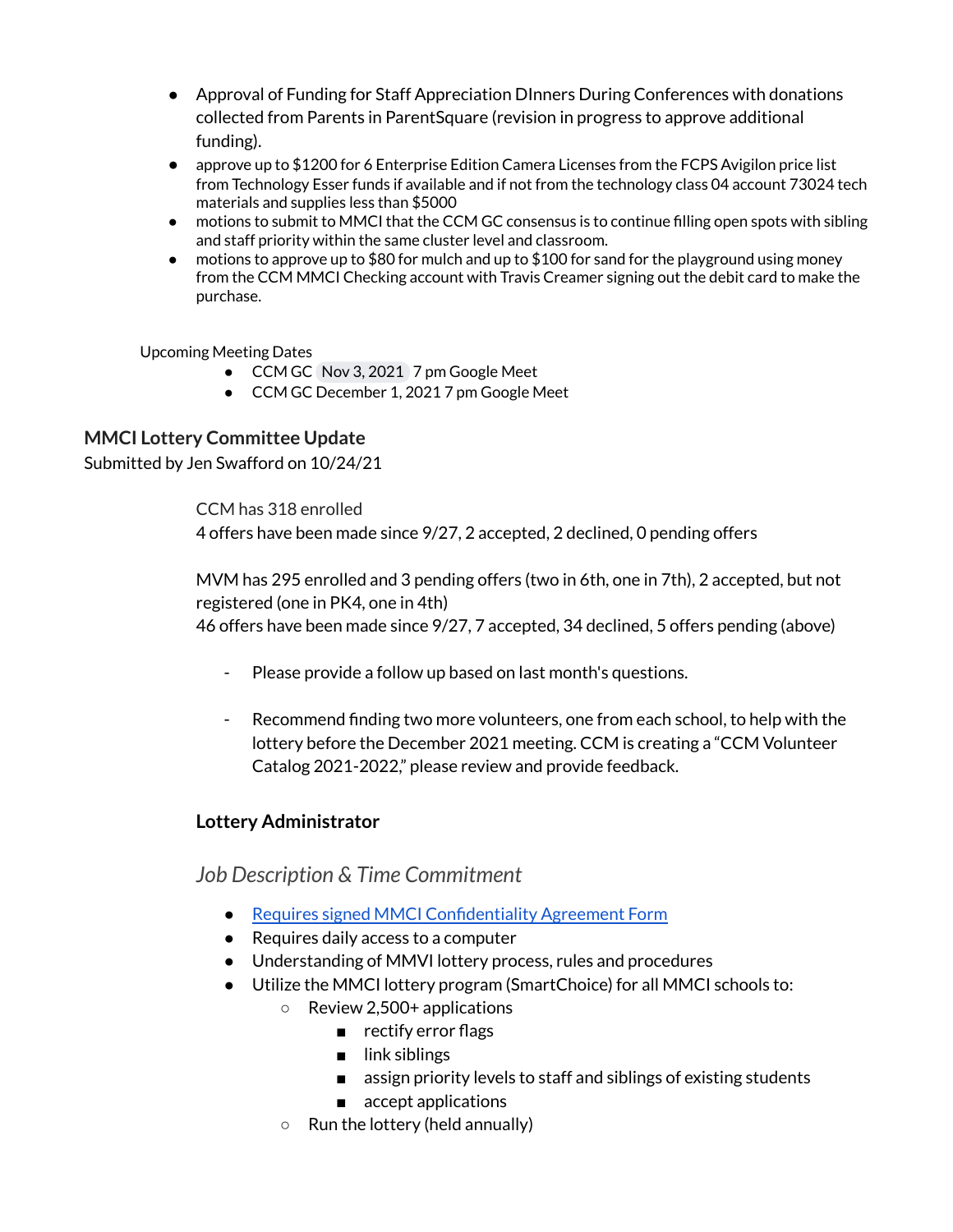- Offer seats to students a they become available
- Provide a monthly report to the BOT
- Respond to parent questions via email and occasionally speak with parents on the phone if needed
- Work with school principals and assistants to fill slots as needed based on school preference

# *Dates & Times(if applicable)*

- Daily (5-20min/day)
- Heavier times during
	- Lottery application period (Jan-March)
	- Offering of seats at the beginning of the school year (Aug-Sept)

#### *Location*

● Anywhere with private internet access

# *Point of contact*

- Lottery Committee
- Tara Dunsmore, President, Board of Trustees
- Principals and Administrative Assistants of each school
- Other lottery volunteers

| <b>CCM</b> |                 |       | *** FILL BASED ON SIBLING PRIORITY IN LE and UE *** |              |                                             |                    |
|------------|-----------------|-------|-----------------------------------------------------|--------------|---------------------------------------------|--------------------|
|            | Enrolled        | Offer | Waiting on<br>Pending Reg/Paperw<br>ork             | <b>TOTAL</b> | <b>Staff/Siblings on</b><br><b>Waitlist</b> |                    |
| PK3        | 18              |       |                                                     | 18           | 3                                           |                    |
| PK4        | 30              |       |                                                     | 30           | $\boldsymbol{0}$                            | Primary Total (78) |
| К          | 30 <sup>°</sup> |       |                                                     | 30           | $\mathbf 0$                                 | 78                 |
| 1st        | 30              |       |                                                     | 30           | 0                                           |                    |
| 2nd        | 31              |       |                                                     | 31           | $\mathbf{1}$                                | LE Total (90)      |
| 3rd        | 29              |       |                                                     | 29           | $\overline{7}$                              | 90                 |
| 4th        | 30              |       |                                                     | 30           | 0                                           |                    |
| 5th        | 32              |       |                                                     | 32           | 1                                           | UE Total (90)      |
| 6th        | 28              |       |                                                     | 28           | 0                                           | 90                 |
| 7th        | 31              |       |                                                     | 31           | $\mathbf 0$                                 | Middle Total (60)  |
| 8th        | 29              |       |                                                     | 29           | 0                                           | 60                 |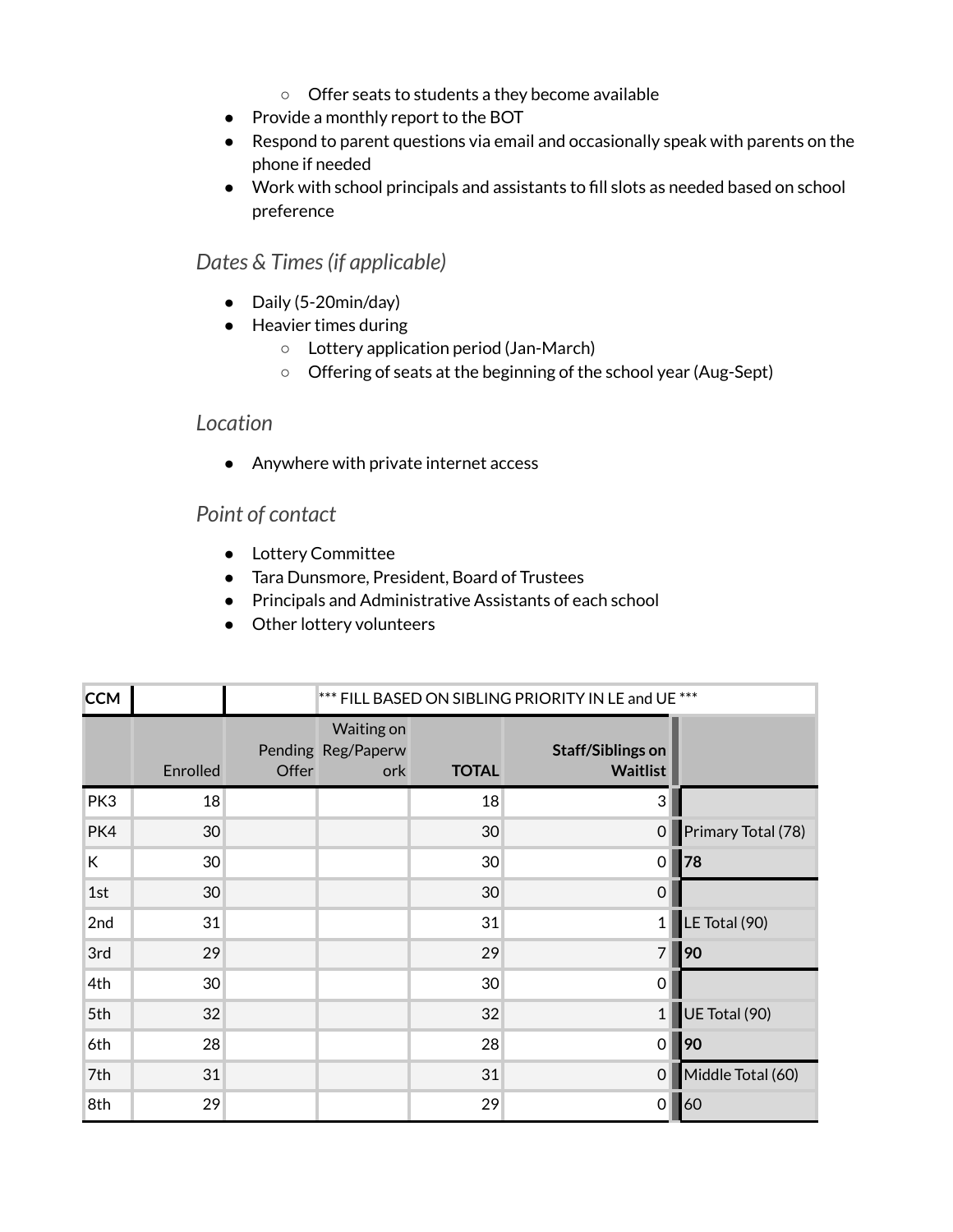| . –<br>Iotals | 318 | $\ddot{\phantom{0}}$ | 318 318 GOAL |  |
|---------------|-----|----------------------|--------------|--|
|               |     |                      |              |  |

| <b>MVM</b>    |                 | *** ALWAYS KEEP GRADES EVEN OVER SIBLING PRIORITY*** |                         |              |                                             |                    |
|---------------|-----------------|------------------------------------------------------|-------------------------|--------------|---------------------------------------------|--------------------|
|               | Enrolled        | Pending<br>Offer                                     | Waiting on<br>Paperwork | <b>TOTAL</b> | <b>Staff/Siblings on</b><br><b>Waitlist</b> |                    |
| PK3           | 12              |                                                      |                         | 12           | 6                                           |                    |
| PK4           | 17              |                                                      | $\mathbf{1}$            | 18           | $\mathbf 0$                                 | Primary Total (60) |
| К             | 30              |                                                      |                         | 30           | 0                                           | 60                 |
| 1st           | 30              |                                                      |                         | 30           | $\mathbf 0$                                 |                    |
| 2nd           | 30              |                                                      |                         | 30           | $\mathbf{1}$                                | LE Total (90)      |
| 3rd           | 30              |                                                      |                         | 30           | $\mathbf{1}$                                | 90                 |
| 4th           | 29              |                                                      | $\mathbf{1}$            | 30           | 0                                           |                    |
| 5th           | 30              |                                                      |                         | 30           | 0                                           | UE Total (90)      |
| 6th           | 28              | $\overline{2}$                                       |                         | 30           | 0                                           | 90                 |
| 7th           | 29              | $\mathbf{1}$                                         |                         | 30           | $\mathbf 0$                                 | Middle Total (60)  |
| 8th           | 30 <sup>°</sup> |                                                      |                         | 30           | $\mathbf 0$                                 | 60                 |
| <b>Totals</b> | 295             | 3                                                    | $\overline{2}$          |              | 300 300 GOAL                                |                    |

#### **MMCI Facilities Committee Update**

*Submitted 10/26/21 by Molly Carlson*

- MVM's Dill Avenue property recently went under contract for purchase. This was not unexpected. The existing lease will continue through June 2022, regardless of the for sale status and the MVM future facilities committee is exploring options for a temporary space or short-term lease should the sale be finalized before a new location is established.

- MVM toured a potential rental property in the City and is in discussions about the rental rate.

- The CCM GC must vote on its lease no later than January 2022. Options include exercising the one remaining 1-year lease option for 2022-23, negotiating a different lease term, or not renewing the lease because a different facility option has been found.

- The group discussed FCPS, Board of Education, City, County, and State advocacy initiatives.

- Tara and Kathleen met with Charter School Capital about financing options; a representative will present at the meeting on 10/27. The committee needs to secure quotes from two additional funding agencies for BOT review.

- The MMCI website was updated with [information](https://mmcimd.org/facilities-search/) about our Facilities Search.

- The recommendation from Studio MB Architects is that a combined CCM/MVM campus would require a minimum of 72,142 square feet.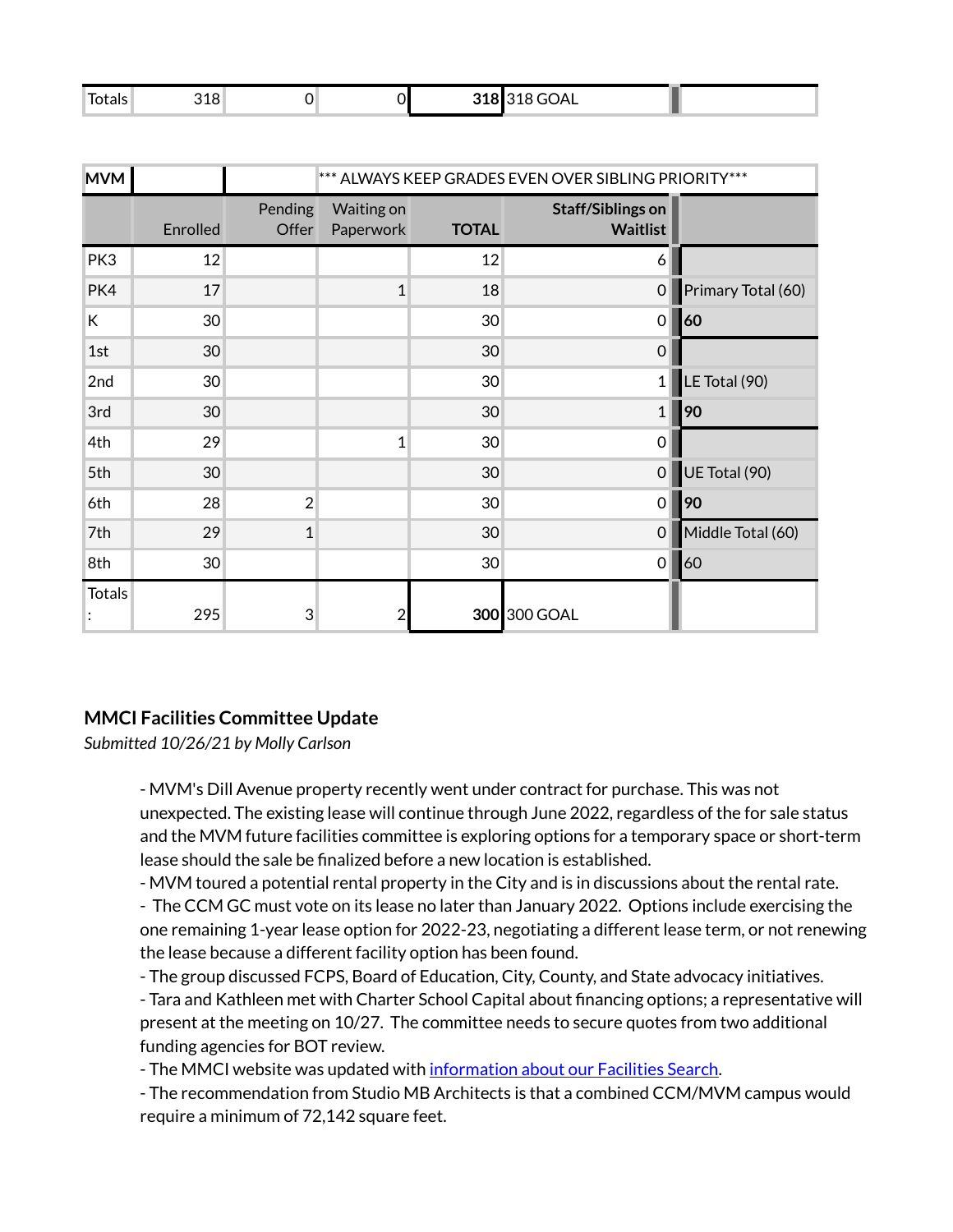- Ken Breen continues to scan for properties.

- As discussed at the September meeting, MMCI did submit an offer for a potential shared campus but the seller chose to go with an offer from a developer.

- We are prepared to continue with zoning advocacy that was started in September when/if a viable County property is located.

#### **MMCI HS Expansion Committee Update**

Submitted by Tara Dunsmore

- Feedback is expected from FCPS this week, we anticipate feedback requesting a much more detailed facilities plan as well requests for more detailed curriculum planning and school operations. Once the feedback is received, MMCI will have until Nov 11 (around 10 days) to respond with supporting documentation and answers to any questions. The plan for this response is very tentative because we can't predict what responses might be needed. Tentatively Amy Dorman will be focusing on responding to any curriculum questions. Questions regarding school operations and a facilities plan may need to be addressed by the MVM GC with a quick turnaround.
- Any questions or requests from FCPS that require a significant change to the original proposal (such as # of students, timelines, budgets, etc.) may need to be approved by the GC and or the BOT with a quick turnaround time. All BOT and MVM GC members should be prepared to monitor email more frequently during this period (now through Nov. 11) and expect potential evotes to be introduced with expedited timing for discussion and voting.
- Grant awards are expected to be announced by MSDE sometime the first week of November. The interview with MSDE went very well and we feel optimistic that MVM will be among the recipients of the grant. Our hope is that we will have this information prior to the final submissions to FCPS, as this will have a significant impact on the feasibility of the project. 2 new policies are on the agenda for approval, both are financial policies that MMCI did not currently have in place that are required to be eligible for the grant.
- The committee is currently working on communications strategies to generate support for the project within our community as well as the greater Frederick community. Community support will be extremely important as this goes before the Board of Education in December. We will need letters of support from the community as well as strong indication that we will reach our enrollment goals. Public support for the 11/22 and 12/8 board meetings will be crucial so mark your calendars.
- Timeline:

| Date                        | <b>Action</b>                                                                       |
|-----------------------------|-------------------------------------------------------------------------------------|
| 8/27/2021                   | Saturday submission of application by MMCI, Inc.                                    |
| 9/1/2021                    | Letter confirming receipt of application and timeline for the process               |
| 10/25/2021 to<br>10/29/2021 | Window of time to meet with applicant to share feedback and allow for<br>adiustment |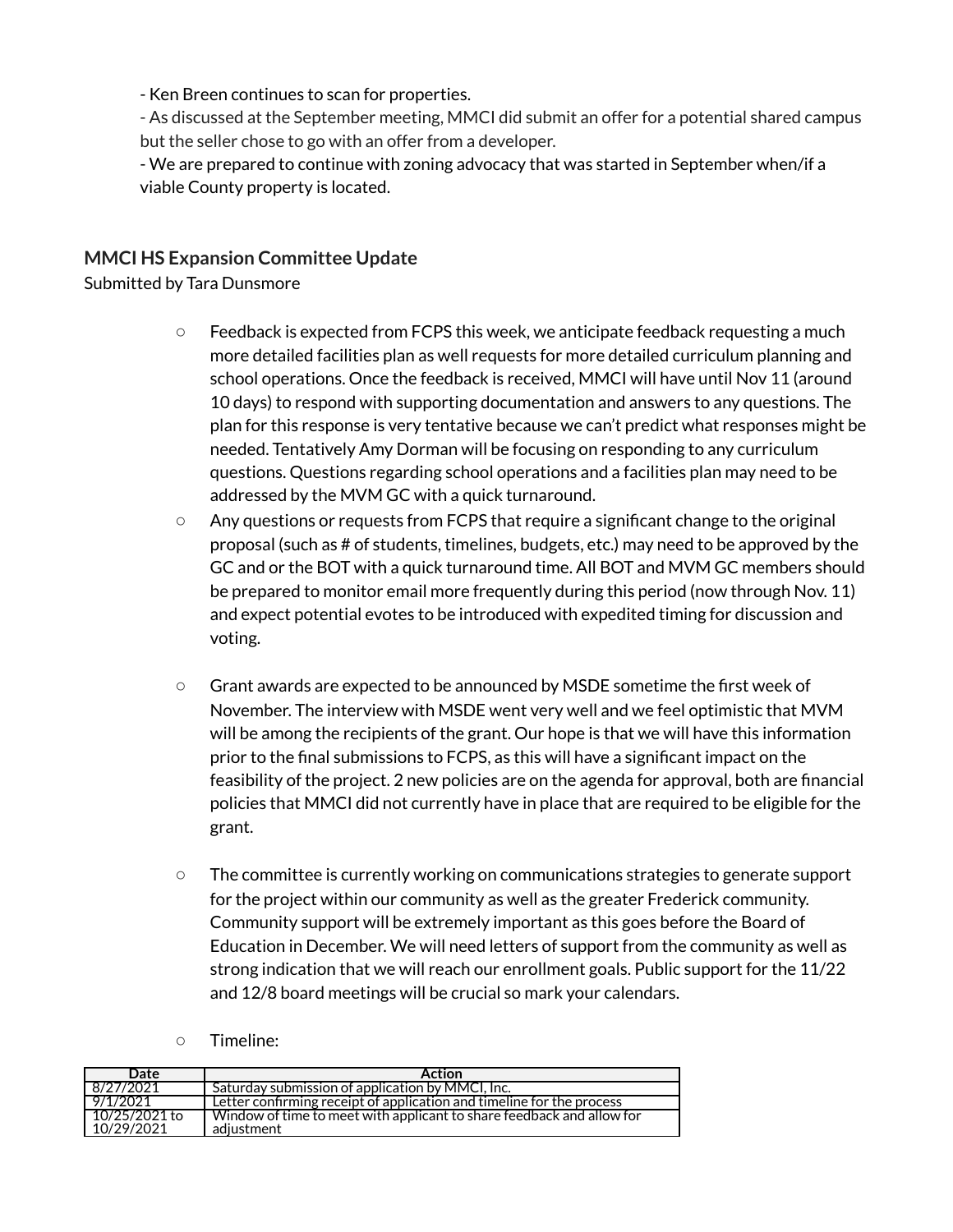| 11/11/2021 | Applicant provides response to feedback               |
|------------|-------------------------------------------------------|
| 11/22/2021 | Superintendent's Recommendation @ BOE Meeting         |
| 11/27/2021 | Adjusted final application due                        |
| 12/8/2021  | Last Board Meeting to make a decision                 |
| 12/22/2021 | Final determination with explanation due to applicant |

○ Diversity, Equity & Inclusion Update (no report received)

#### **Nominating Committee Update**

*Submitted by Jen Kuhn on 10/25/21*

- So far only two individuals have actually filled out their nomination form.
- No individuals intending to run again on the BOT or either GC have filled out the nomination form. So far only one individual planning to run again has verbally confirmed.
- CCM seems well positioned for filling all of their school specific positions on the BOT and GC other than VP and GC Chair which is a huge concern
- MVM so far has not had anybody apply for any positions or confirm they will run again.
- There have been no Friend of Ed applications
- Carrie Jean and Sherry McCoy-Quinones have been discussing open positions at informal Friday gatherings and Carrie Jean has been holding sign ups for one on one chats for individuals who are interested.
- Jen Kuhn will hold parking lot Q&A times to discuss positions (I would like to stress this is not really the role of the secretary but there is not currently an active engaged Nominating Committee and the only MVM parent member is new and less strategic focus) and Tori has confirmed the GC will support and Tara will be offering phone time slots.
- EVERYBODY on the BOT nd GCs should be reaching out to individuals they know that amay be good fits for open positions.

#### **Timeline:**

Wednesday, November 3, Nomination forms due, Tuesday, November 9, deadline to have ballots loaded Wednesday November 10-17 Online early voting window Wednesday November 17 - Annual Meeting, voting open for 24 hours

#### **Open Positions for Ballot:**

BOT VP MVM (term start 7/1/22) VP CCM (term start 7/1/22) Treasurer (term start 7/1/22) 2 MVM Parent Trustee (1/1/22-12/31/23) (Nichole and Elise's positions) 1 MVM Parent Trustee ( through 12/31/22) if not filled prior (Amy Sullivan's position) 2 CCM Parent Trustee (1/1/22-12/31/23) (Jen Mayo and Shemica's positions)

● One application received, one verbal commitment to apply 2 Friend of Ed (one through 12/31/23, one through 12/31/22)

CCM GC 3 Parent Reps (Jan 1, 2022-Dec 31, 2023)